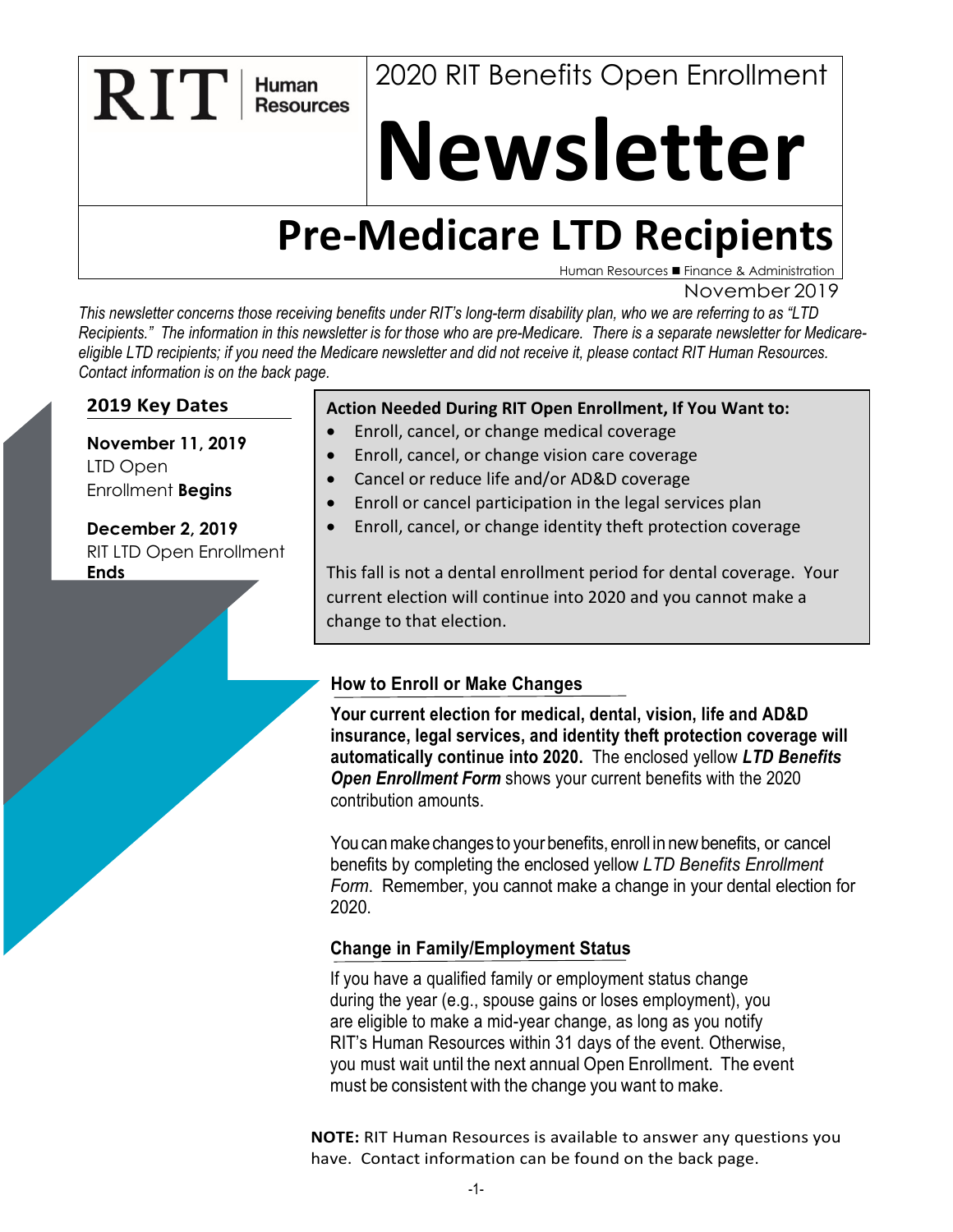#### **2020 Out-of-Pocket Maximums**

As required under federal law, RIT's medical/prescription drug (Rx) plans have out-ofpocket maximums. These maximums provide important protection for the few people who have high out-of-pocket medical/Rx expenses, since it limits the total amount you will have to pay during the plan year for eligible expenses.

The federal government generally increases these amounts annually and will do so again for 2020. When this occurs, RIT increases the medical and/or Rx outof-pocket maximums accordingly. For 2020, both medical and prescription drug plan out-of-pocket maximums both in and out of network will increase. For details, please refer to the Medical Benefits Comparison Book on the HR Benefits website.

#### **Reminder About Privacy Laws**

Privacy laws prohibit health care providers and insurance companies from disclosing to another person, such as a family member, protected health information (PHI) related to your health coverage without your written authorization. Complete an authorization if you or a family member (age 18 or older) wish to designate an individual to receive information about your health care coverage and protected health information.

For Excellus, the information is in the Manage Your Privacy link on the Excellus website. For OptumRx, the authorization form to download and complete is in the Tools & Resources section of the OptumRx website. Check with your health care providers about what they need.

# **Excellus Online Tools: Get More from your Plan**

Making the most of your health plan isn't complicated. When you sign up for an Excellus BlueCross BlueShield online member account, you get instant access to a variety of tools and other resources.

- 1. **My Account—**Create a full access online account. You can opt in to paperless communications to go fully digital.
- 2. **Find a Doctor or Dentist—**Easily find access to care locally, nationally, and globally.
- 3. **Benefits & Coverage—**View a quick summary of your plan details.
- 4. **Claims—**Your online account allows you to submit and view claims.

Download the Excellus BCBS app on your smartphone and take your health plan with you for on-the-go access 24 hours a day. Through the app you can:

- View your member card
- Find a provider or medical facility
- Access your benefits and claims information

**IMPORTANT**: If you or a family member who you cover under your RIT medical coverage becomes eligible for Medicare, please contact RIT Human Resources **immediately** to ensure you continue to have access to medical/prescription drug coverage.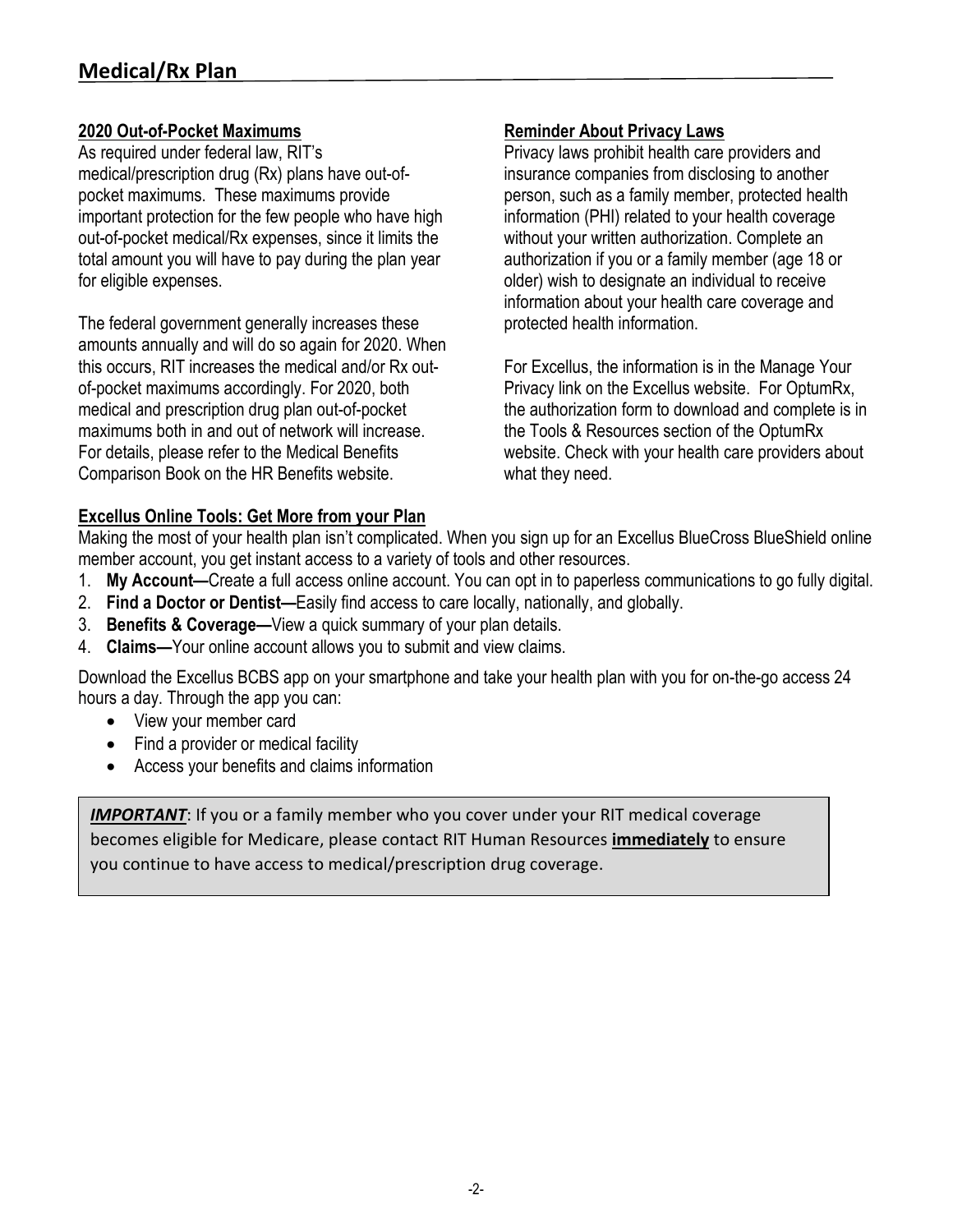# **Medical/Rx Plan continued**

#### **Telemedicine: Doctor visits wherever you are, whenever you want**

When you're feeling achy, stuffy, and feverish, you may not want to drive to your doctor and sit in a waiting room. Telemedicine, with MDLive, gives you fast access to medical and behavioral health care 24 hours a day, seven days a week from the comfort of your home, desk, or hotel room. All you need to do is activate it through your online Excellus member account and download the MDLIVE app.

Rest assured, MDLive health care professionals deliver quality care, but more conveniently from your phone, tablet, or computer.

#### **When should you use telemedicine?**

- Instead of going to urgent care or the emergency room for minor and non-life-threatening conditions
- Whenever your primary care doctor is not available
- If you live in a rural area and don't have access to nearby care
- When you're traveling for work or on vacation

#### **Here are some of the common medical conditions treated with telemedicine:**

| Adults                  |                         | <b>■</b> Children |
|-------------------------|-------------------------|-------------------|
|                         | Nausea & Vomiting       | Cold & Flu        |
| Allergies<br>Cold & Flu | Pink Eye                | Constipation      |
| Ear Infections          | Rashes                  | Earache           |
| $\blacksquare$ Fever    | Sinus Infection         | Fever             |
| Headache                | Sunburn                 | Nausea & Vomiting |
| Joint Aches & Pains     | Urinary Tract Infection | Pink Eye          |

#### **Telemedicine is great for the mind as well as the body.**

In addition to access to medical doctors, you can also video conference with a psychiatrist or choose from a variety of licensed therapists from the privacy of your own home. You can even schedule recurring appointments to establish an ongoing relationship with one therapist. If you think behavioral health counseling might be right for you, take a free online assessment at MDLIVE.com/BH-Assessments. Here are some conditions people rely on behavioral health telemedicine for:

| Addiction                | <b>Panic Disorders</b> | <b>Eating Disorders</b> |
|--------------------------|------------------------|-------------------------|
| <b>Bipolar Disorders</b> | Stress                 | Grief and Loss          |
| Depression               | Trauma and PTSD        | <b>LGBTQ Support</b>    |

#### **Don't wait until you need it. There are four easy ways to register for telemedicine today.**

- 1. **Web**—Register/Log in at ExcellusBCBS.com/Member
- 2. **App**—Download the MDLIVE app
- 3. **Text**—Text EXCELLUS to 635483
- 4. **Voice**—Call 1-866-692-5045

#### **RIT Health Care Partnership Reminders**

*Take Advantage of Our Partnership with Wegmans Pharmacies*  RIT has had a preferred pharmacy arrangement with Wegmans Pharmacies for many years. This means you will have lower copays at Wegmans compared to other retail pharmacies. In addition, you can purchase a 90-day supply of a maintenance medication at Wegmans, which you cannot do at any other retail pharmacy.

Wegmans offers free home shipping so even if a Wegmans pharmacy is not convenient to your home, you can still take advantage of lower copays for your maintenance medications.

#### *Rochester Regional Health (RRH)*

You will find a primary care practice on the RIT campus called Rochester Regional Health Family Medicine at RIT. If you are looking to make a change in your Primary Care Physician (PCP), Dr. Eric Wilcox is accepting new patients. And, the good news is that your copay for an office visit at the on-campus practice is only \$15! There is also an outpatient lab located adjacent to the practice where you can have blood drawn or provide a urine sample. For more details, including hours and contact information, check out their website at

https://www.rit.edu/affiliate/rrh/family-medicinepractice.

If you do not go to the on-campus practice for your care, you would still be eligible for the RRH Copay Option, which has lower copays than if you go to non-RRH providers. The lower copays apply to office visits, emergency room visits, inpatient hospitalization, and outpatient facility. The lower copays do not apply to tests, treatments or any other services (e.g., allergy shots, chiropractic services, physical therapy, x-rays, etc.).

For more details and copay amounts, refer to the *Medical Benefits Comparison Book*, found on the Open Enrollment web page or in the Health Care section of the benefits website.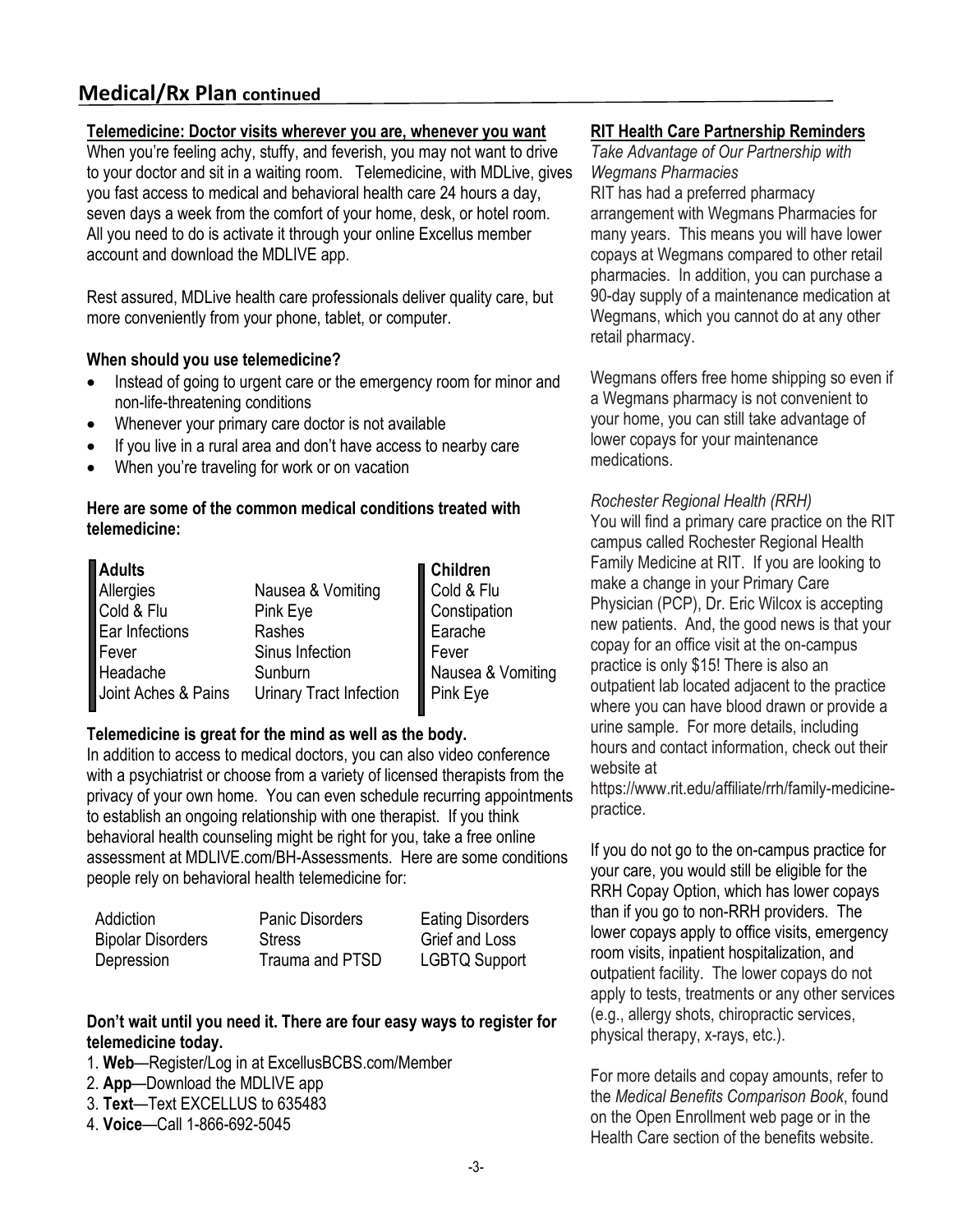# **RIT's Vision Care Plan**

We continue to receive very good feedback about RIT's Vision Care Plan from employees and retirees. The coverage is through VSP. If you and/or your eligible family members will have prescription eyewear needs in 2020, this may be the plan for you. You are eligible for benefits each calendar year. Below is a brief summary of the coverage. You will find more details on the RIT website in the Health Care section.

**IMPORTANT:** If you enroll in coverage, VSP does not issue ID cards. Just let your provider know you have VSP coverage. The ID number for LTD recipients is your RIT University ID (UID) (printed on the enclosed yellow form).

| <b>Benefit</b>                          | <b>Description</b>                                                                                                                                                                                                                                                                                                                                                                                                                                                                                                                                                                                                                                                                                                                                                                                   | Copay                               |
|-----------------------------------------|------------------------------------------------------------------------------------------------------------------------------------------------------------------------------------------------------------------------------------------------------------------------------------------------------------------------------------------------------------------------------------------------------------------------------------------------------------------------------------------------------------------------------------------------------------------------------------------------------------------------------------------------------------------------------------------------------------------------------------------------------------------------------------------------------|-------------------------------------|
| <b>WellVision Exam (routine)*</b>       | Focuses on your eyes and overall wellness                                                                                                                                                                                                                                                                                                                                                                                                                                                                                                                                                                                                                                                                                                                                                            | \$15                                |
| <b>Prescription Glasses</b>             |                                                                                                                                                                                                                                                                                                                                                                                                                                                                                                                                                                                                                                                                                                                                                                                                      | \$20                                |
| Frame                                   | \$130 allowance for a wide selection of frames<br>$\bullet$<br>\$150 allowance for featured frame brands<br>٠<br>20% savings on the amount over your allowance<br>٠                                                                                                                                                                                                                                                                                                                                                                                                                                                                                                                                                                                                                                  | Included in<br>prescription glasses |
| <b>Lenses</b>                           | Single vision, lined bifocal, and lined trifocal lenses<br>$\bullet$<br>Polycarbonate lenses for dependent children<br>٠                                                                                                                                                                                                                                                                                                                                                                                                                                                                                                                                                                                                                                                                             | Included in<br>prescription glasses |
| <b>Lens Enhancements</b>                | Progressive lenses<br>$\bullet$<br>Average savings of 35-40% on other lens<br>٠<br>enhancements (e.g., anti-glare)                                                                                                                                                                                                                                                                                                                                                                                                                                                                                                                                                                                                                                                                                   | \$0                                 |
| <b>Contacts (instead of glasses)</b>    | \$130 allowance for contacts and contact lens<br>$\bullet$<br>exam (fitting and evaluation)<br>15% savings on a contact lens exam (fitting and<br>$\bullet$<br>evaluation)                                                                                                                                                                                                                                                                                                                                                                                                                                                                                                                                                                                                                           | \$0                                 |
| <b>Diabetic Eyecare Plus</b><br>Program | Services related to diabetic eye disease, glaucoma<br>$\bullet$<br>and age-related macular degeneration (AMD).<br>Retinal screening for eligible members with<br>diabetes. Limitations and coordination with<br>medical coverage may apply. Ask your VSP doctor<br>for details.                                                                                                                                                                                                                                                                                                                                                                                                                                                                                                                      | \$20                                |
| <b>Extra Savings</b>                    | <b>Glasses and Sunglasses</b><br>Extra \$20 to spend on featured frame brands. Go to vsp.com/special offers<br>$\bullet$<br>for details.<br>30% savings on additional glasses and sunglasses, including lens<br>٠<br>enhancements, from the same VSP provider on the same day as your<br>WellVision Exam. Or get 20% from any VSP provider within 12 months of<br>your last WellVision Exam.<br><b>Retinal Screening</b><br>No more than a \$39 copay on routine retinal screening as an enhancement<br>٠<br>to a WellVision Exam<br><b>Laser Vision Correction</b><br>Average 15% off the regular price or 5% off the promotional price;<br>discounts only available from contracted facilities<br>After surgery, use your frame allowance (if eligible) for sunglasses from any<br>٠<br>VSP doctor |                                     |

*\* If the exam is not considered routine, the exam would not be covered by VSP with a \$15 copay; it may be covered under your medical plan.*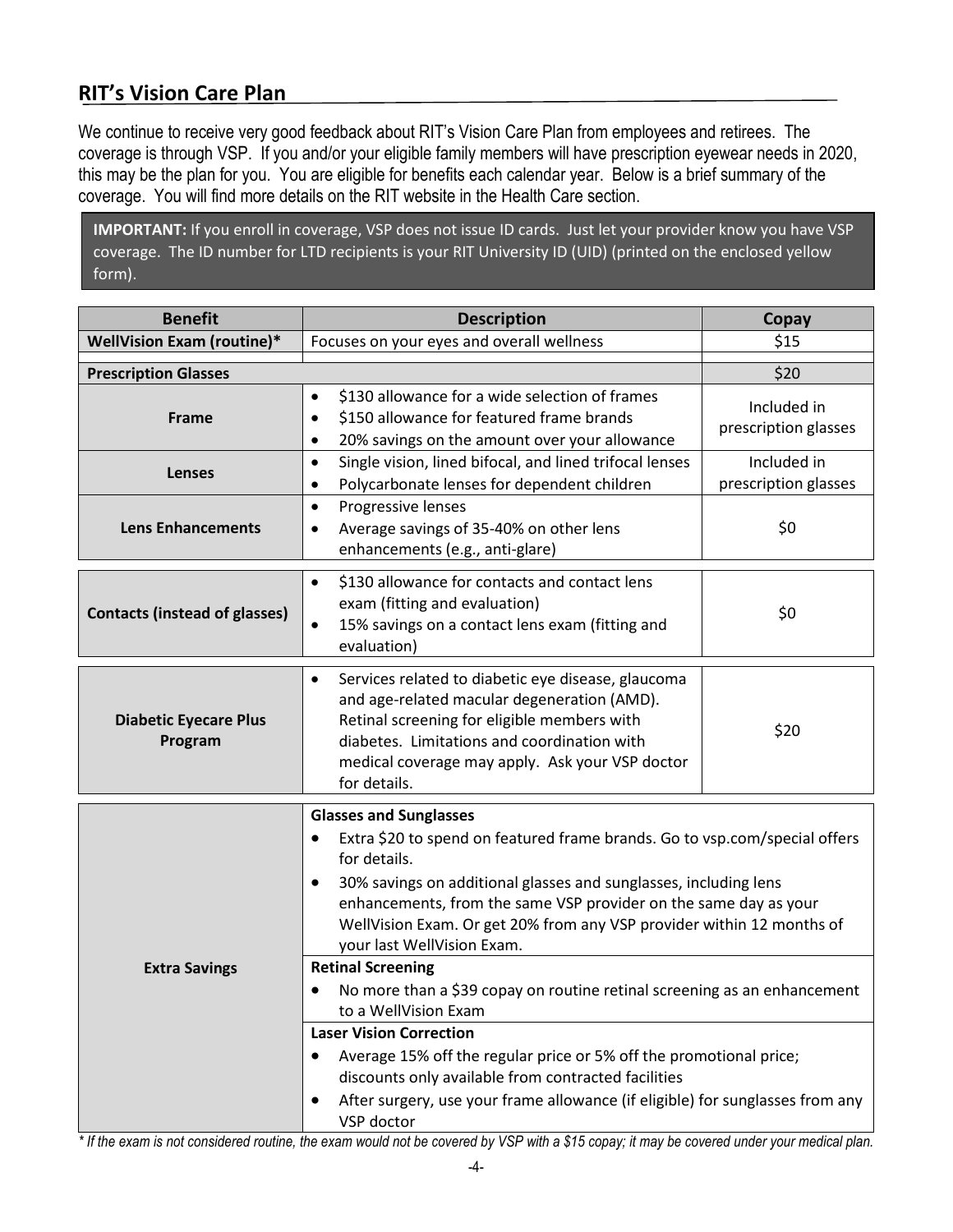# **Other Benefits**

#### **TruHearing® Hearing Aid Discount Program through RIT's Vision Care Coverage**

If you participate in RIT's vision care coverage with VSP, you and your family members can save up to 60% on hearing aids if purchased through TruHearing.

TruHearing provides members with:

- Access to a national network of more than 3,800 hearing health care providers
- Three provider visits for fitting and adjustments
- A 45-day trial
- Three-year manufacturer warranty for repairs and one-time loss and damage replacement
- 48 free batteries per hearing aid
- Deep discounts on batteries shipped directly to your door

Here's how it works:

- Members call TruHearing. Members and their family call 877-396-7194 and mention VSP.
- Schedule an exam. TruHearing will answer questions and schedule a hearing exam with a local provider.
- Attend appointment. The provider will perform a hearing exam, make a recommendation, order the hearing aids through TruHearing, and fit them for the member.

Learn more about this VSP Exclusive Member Extra at [www.truhearing.com/vsp o](http://www.truhearing.com/vsp)r call 877-396-7194/V with questions.

# **RIT's Hyatt Legal Plan**

It can be difficult to know how to find an attorney when you need one. With RIT's legal plan through MetLaw, provided by Hyatt Legal Plans, you can have a team of attorneys ready to help you take care of life's planned and unplanned legal events. During your lifetime, you may need legal help more often than you think. Getting married, buying or selling a home, starting a family, dealing with identity theft, sending your kids off to college, or caring for aging parents are

just some scenarios where attorneys can provide expert legal advice. With RIT's legal plan, you can get access to legal help for all of these matters and more.

The plan's network attorneys provide support face to face, by phone, or by questions submitted online to their Law Firm E-Panel®. For certain legal matters, your attorney can represent you in court without you being present. The network attorneys are there for you, whenever you need advice on any personal legal matter or representation on

a number of legal services covered under the plan giving you peace of mind that you've got an expert on your side, for as long as you need them.

To elect or cancel coverage, please complete the enclosed yellow *LTD Benefits Open Enrollment Form*. If you elect coverage, RIT's billing administrator, Lifetime Benefit Solutions (LBS) will bill you monthly for the coverage. For more details, go to [www.rit.edu/benefits](http://www.rit.edu/benefits) and click on the link for the Open Enrollment page.

# **Identity Theft Protection**

During the open enrollment period, you can enroll, cancel, or change coverage for 2020. The coverage from Identity Force is very comprehensive. There are three main categories; some of the services are as follows. The monthly premium contributions are found on the enclosed yellow form. You will find details about the benefit on the HR website [\(www.rit.edu/benefits\)](http://www.rit.edu/benefits).

- 1. **Prevention—**fraud monitoring online protection tools
- 2. **Detection—**identity monitoring, change of address monitoring, medical ID fraud protection, and junk mail opt-out
- 3. **Restoration—**identity restoration specialists who complete the paperwork and make calls on your behalf, \$1 million identity theft insurance to reimburse you for eligible out-of-pocket costs (e.g., attorney fees)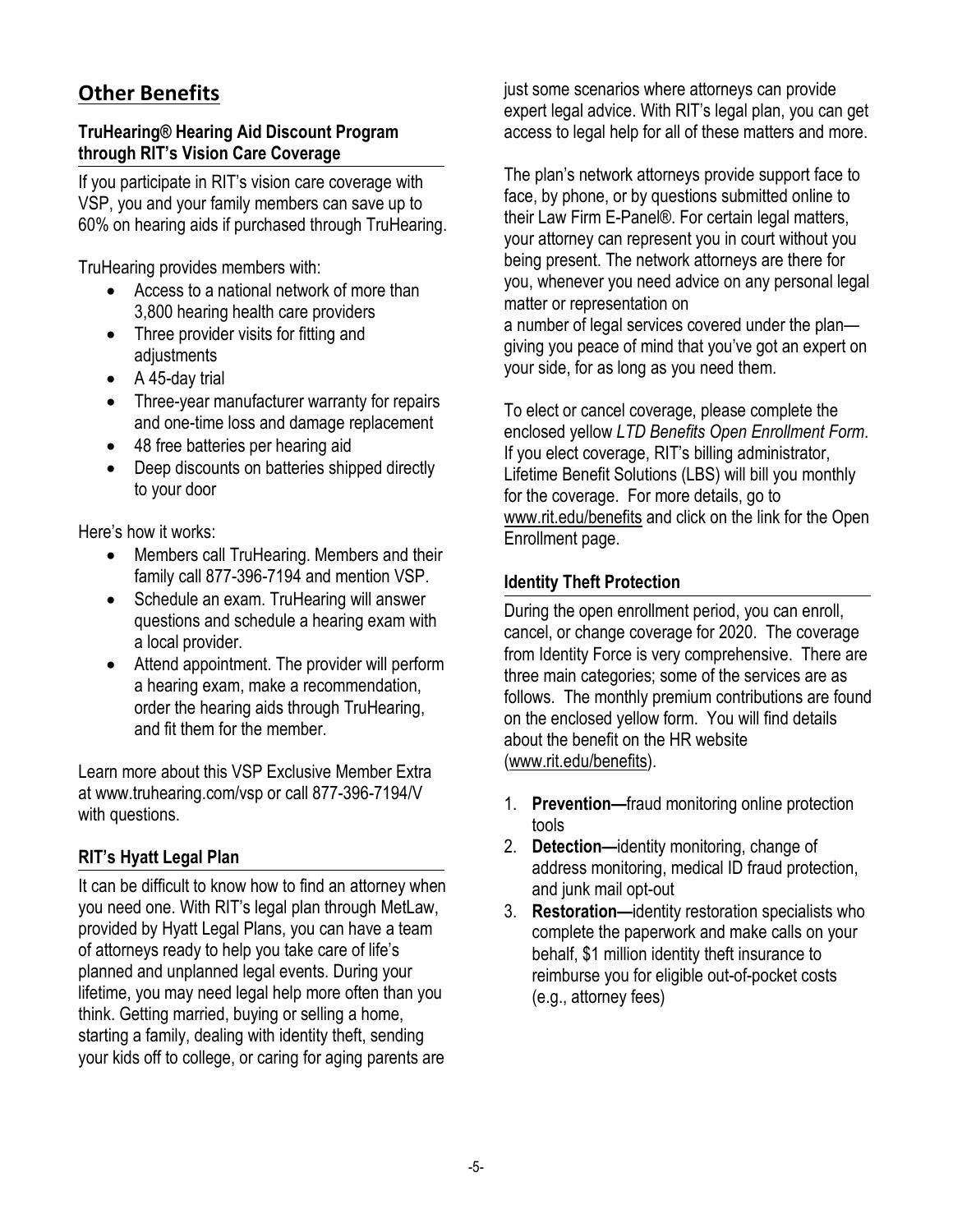# **Other Benefits - Enroll at Any Time**

Personal Insurance: RIT offers employees, retirees, and LTD recipients an opportunity to purchase auto, homeowners, and other kinds of personal insurance at group rates. The programis administered by Mercer Voluntary Benefits and is provided by MetLife Group Property & Casualty, one of the largest underwriters of employer-sponsored insurance programs. While rates are not guaranteed, typical savings in this program are between 10-20 percent off Metropolitan's retail insurance rates.

**Pet Insurance:** Offered at a group discount through Nationwide, this medical insurance for your pets covers thousands of medical problems and conditions related to accidents or illnesses (even cancer) for dogs, cats, birds, ferrets, rabbits, reptiles, and other exotic pets. You have the freedomto visit any licensed veterinarian.

# **Reminder-Beneficiary Designations**

Are your beneficiary designations up to date? Do you know who you named as your beneficiary for your retirement savings or any life insurance policies you have?

Events such as death, marriage, and divorce can drastically change your life. It's important that you regularly review your beneficiary designations to ensure they are up to date. The decision to change beneficiaries depends on many factors as well as your own personal and financial situation. It is important to make updates and changes in a timely manner to ensure your benefits are distributed the way you wish them to be.

You will find information on how to update your beneficiaries for the RIT Retirement Savings Plan on the retirement plan section of the RIT HR website (www.rit.edu/benefits). If you have retirement savings at both Fidelity and TIAA, you should review and update beneficiaries at both organizations; they are separate designations.

Please remember, the unexpected can happen at any time. Don't put your loved ones in a bad situation because you didn't take the time to designate your beneficiaries.

# **RIT Services and Discounts**

**Tuition Waiver:** You and your eligible family members continue to be eligible for Tuition Waiver (courses taken at RIT).

**Employee Assistance Program (EAP):** RIT's EAP provides a vast array of benefits to you and your eligible family members. Benefits include confidential counseling, financial information, and resources, legal support and resources, and much more. Refer to the summary on the benefits website for details.

**Access Privileges to RIT Facilities:** By using your RIT ID Card, you have access privileges to RIT facilities and services such as the Student Life Center and Wallace Library.

**RITEmail:**Youmaycontinuetohavean RITemailaccount. Fromthe first time your email account is activated, you will receive an annual email notice from ITS confirming you want to continue your account. Follow the instructions to keep the account.

**Barnes&Noble@RIT:**ShowyourRIT ID Cardand get a 10% discount on most items. Please note that this applies to LTD recipients only, not spouses or surviving spouses.

**RARES:** This not-for-profit organization provides over 400 discounts on local, regional, and national products and services. Enter code RARES35 to log in to their website.